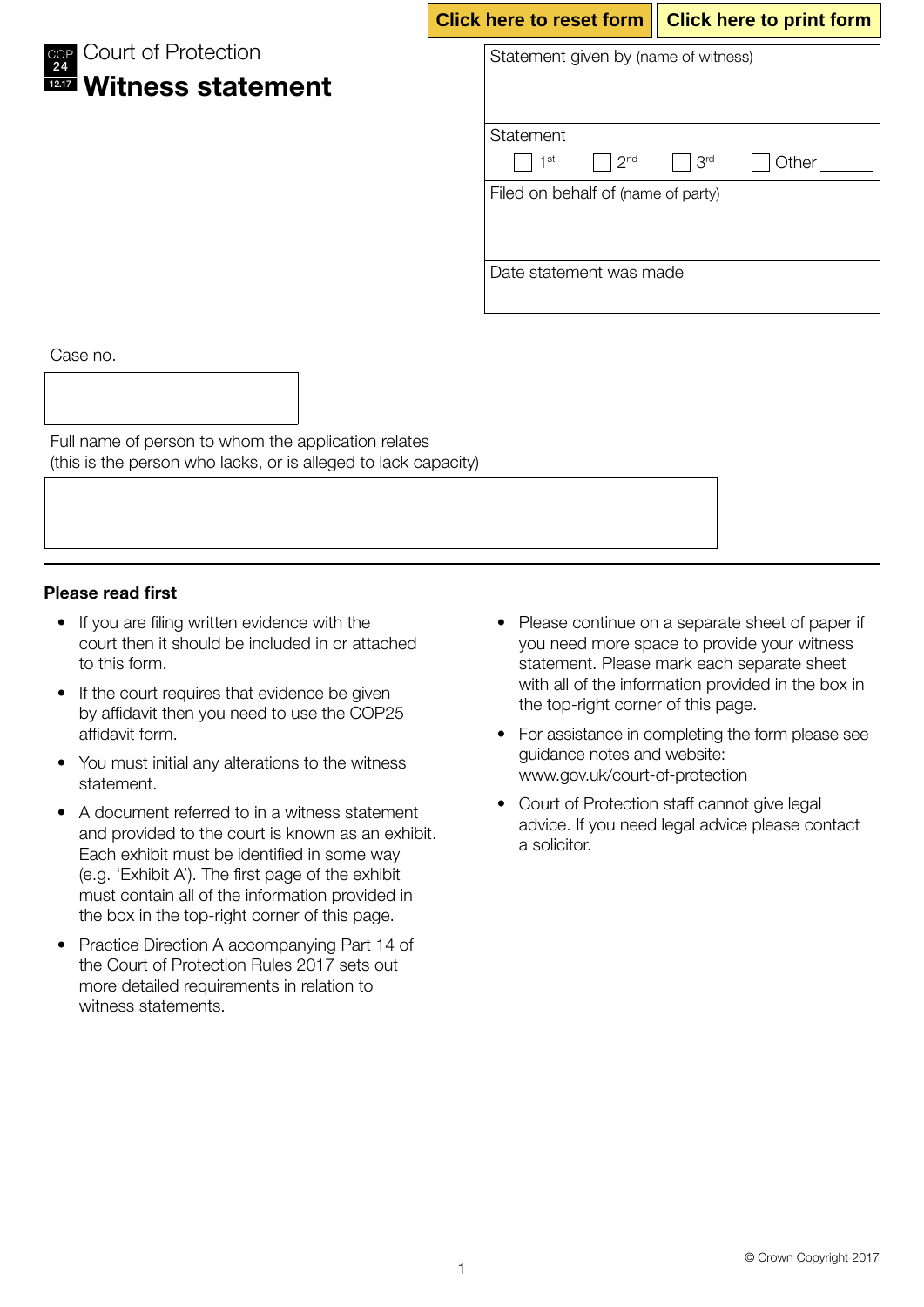## Witness statement

| <b>1</b> Enter your full name                                                                                                                                                                                                                                                                                                                                                                                                    | Ю<br>ι,                                                                                             |
|----------------------------------------------------------------------------------------------------------------------------------------------------------------------------------------------------------------------------------------------------------------------------------------------------------------------------------------------------------------------------------------------------------------------------------|-----------------------------------------------------------------------------------------------------|
| 2 Enter your occupation<br>or description                                                                                                                                                                                                                                                                                                                                                                                        | $\overline{2}$                                                                                      |
| 8 Enter your full<br>address including<br>postcode or, if making<br>the statement in your<br>professional, business<br>or other occupational<br>capacity, the position<br>you hold, the name of<br>your firm or employer<br>and the address at<br>which you work                                                                                                                                                                 | Οf<br>$\vert 3 \vert$<br>am a party to the proceedings<br>am employed by a party to the proceedings |
|                                                                                                                                                                                                                                                                                                                                                                                                                                  | and state that:                                                                                     |
| 4 Set out in numbered<br>paragraphs indicating:<br>• which of the<br>statements are<br>from your own<br>knowledge and<br>which are matters<br>of information or<br>belief, and<br>• the source for<br>any matters of<br>information or<br>belief.<br>Where you refer to an<br>exhibit, you should<br>state the identifier<br>you have used. For<br>example, 'I refer to<br>the (description of<br>document) marked<br>Exhibit A' | 4                                                                                                   |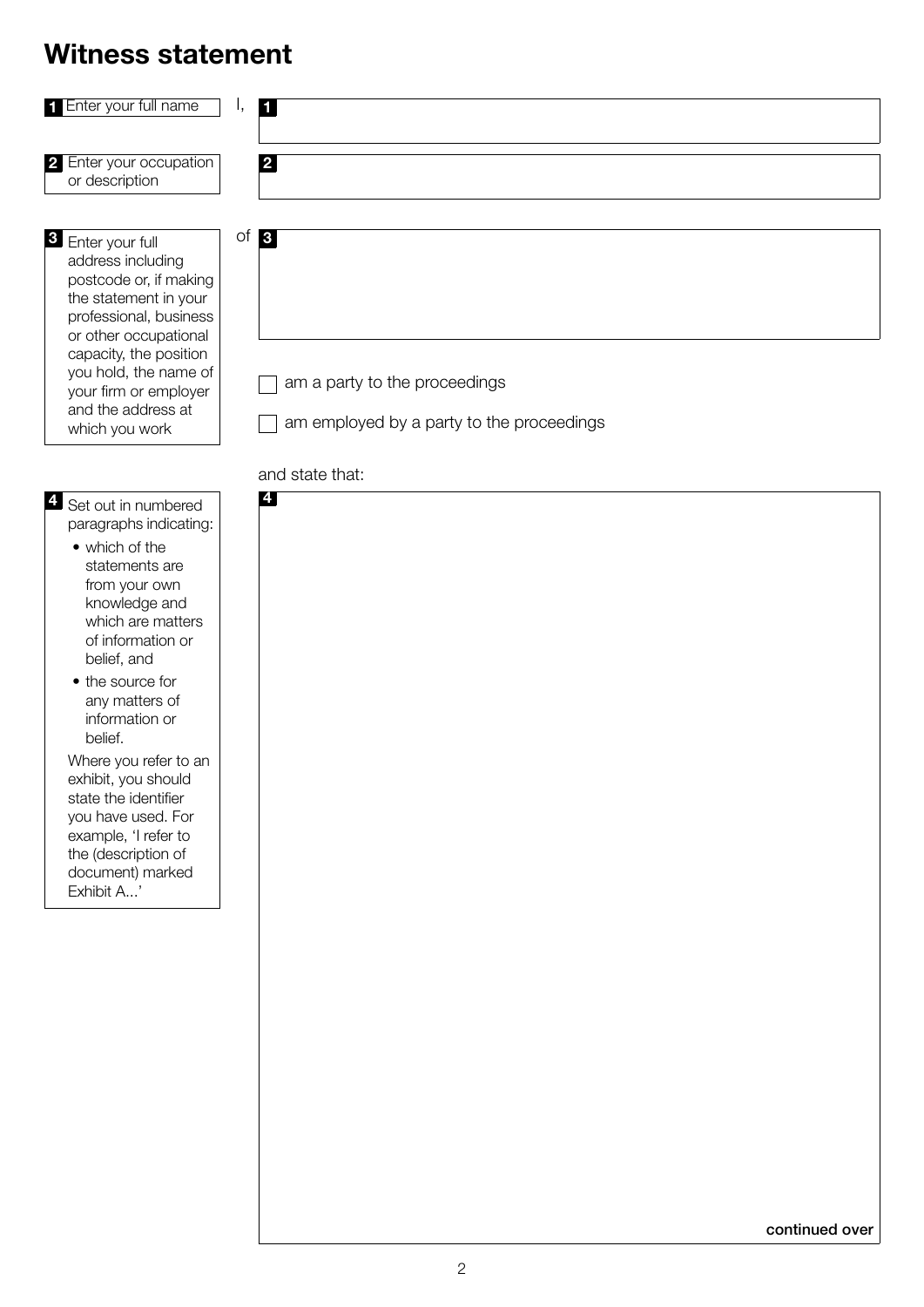$\overline{4}$